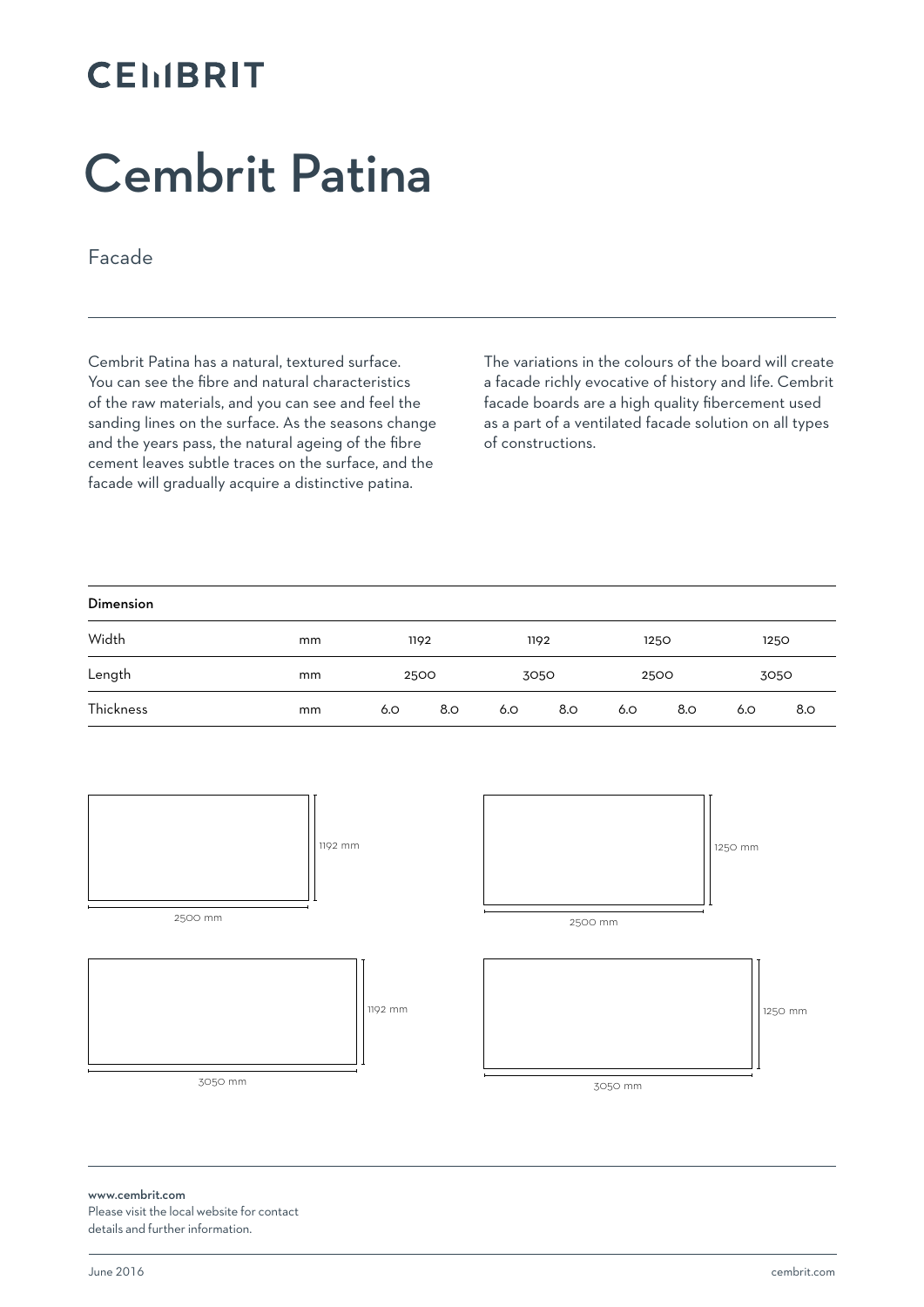# **CEMBRIT**

#### Cembrit Patina

| Physical properties              |                   |         |         |         |         |                 |         |         |                 |
|----------------------------------|-------------------|---------|---------|---------|---------|-----------------|---------|---------|-----------------|
| Density, dry                     | Kg/m <sup>3</sup> | 1500    | 1500    | 1500    | 1500    | 1500            | 1500    | 1500    | 1500            |
| Weight                           | Kg/m <sup>2</sup> | 10.2    | 13.6    | 10.2    | 13.6    | 10.2            | 13.6    | 10.2    | 13.6            |
| Mechanical properties            |                   |         |         |         |         |                 |         |         |                 |
| Bending modulus of elasticity    |                   |         |         |         |         |                 |         |         |                 |
| Dry E-module with grain          | GPa               | 16      | 16      | 16      | 16      | 16              | 16      | 16      | 16              |
| Dry E-module across grain        | GPa               | 14      | 14      | 14      | 14      | 14              | 14      | 14      | 14              |
| Wet E-module with grain          | GPa               | 12      | 12      | 12      | 12      | 12              | 12      | 12      | 12              |
| Wet E-module across grain        | GPa               | 10      | 1O      | 1O      | 10      | 10 <sup>o</sup> | 1O      | 10      | 10 <sup>o</sup> |
| Bending strength                 |                   |         |         |         |         |                 |         |         |                 |
| Dry with grain                   | MPa               | 32      | 32      | 32      | 32      | 32              | 32      | 32      | 32              |
| Dry across grain                 | MPa               | 22      | 22      | 22      | 22      | 22              | 22      | 22      | 22              |
| Wet with grain                   | MPa               | 28      | 28      | 28      | 28      | 28              | 28      | 28      | 28              |
| Wet across grain                 | <b>MPa</b>        | 19      | 19      | 19      | 19      | 19              | 19      | 19      | 19              |
| Interlaminar bond                |                   |         |         |         |         |                 |         |         |                 |
| Dry                              | MPa               | 2.6     | 2.6     | 2.6     | 2.6     | 2.6             | 2.6     | 2.6     | 2.6             |
| Wet                              | MPa               | 1.4     | 1.4     | 1.4     | 1.4     | 1.4             | 1.4     | 1.4     | 1.4             |
| Impact strength (Charpy)         |                   |         |         |         |         |                 |         |         |                 |
| Dry with grain                   | kJ/m <sup>2</sup> | 2.8     | 2.8     | 2.8     | 2.8     | 2.8             | 2.8     | 2.8     | 2.8             |
| Dry across grain                 | kJ/m <sup>2</sup> | 2.3     | 2.3     | 2.3     | 2.3     | 2.3             | 2.3     | 2.3     | 2.3             |
| Thermal properties               |                   |         |         |         |         |                 |         |         |                 |
| Heat conductivity                | W/m °C            | O.4     | O.4     | O.4     | O.4     | O.4             | O.4     | O.4     | O.4             |
| Coefficient of thermal expansion | mm/m °C           | 0.010   | 0.010   | 0.010   | 0.010   | 0.010           | 0.010   | 0.010   | 0.010           |
| Temperature range                | $\circ$ C         | Max 150 | Max 150 | Max 150 | Max 150 | Max 150         | Max 150 | Max 150 | Max 150         |
| Frost resistance                 | Cycles            | >100    | >100    | >100    | >100    | >100            | >100    | >100    | >100            |